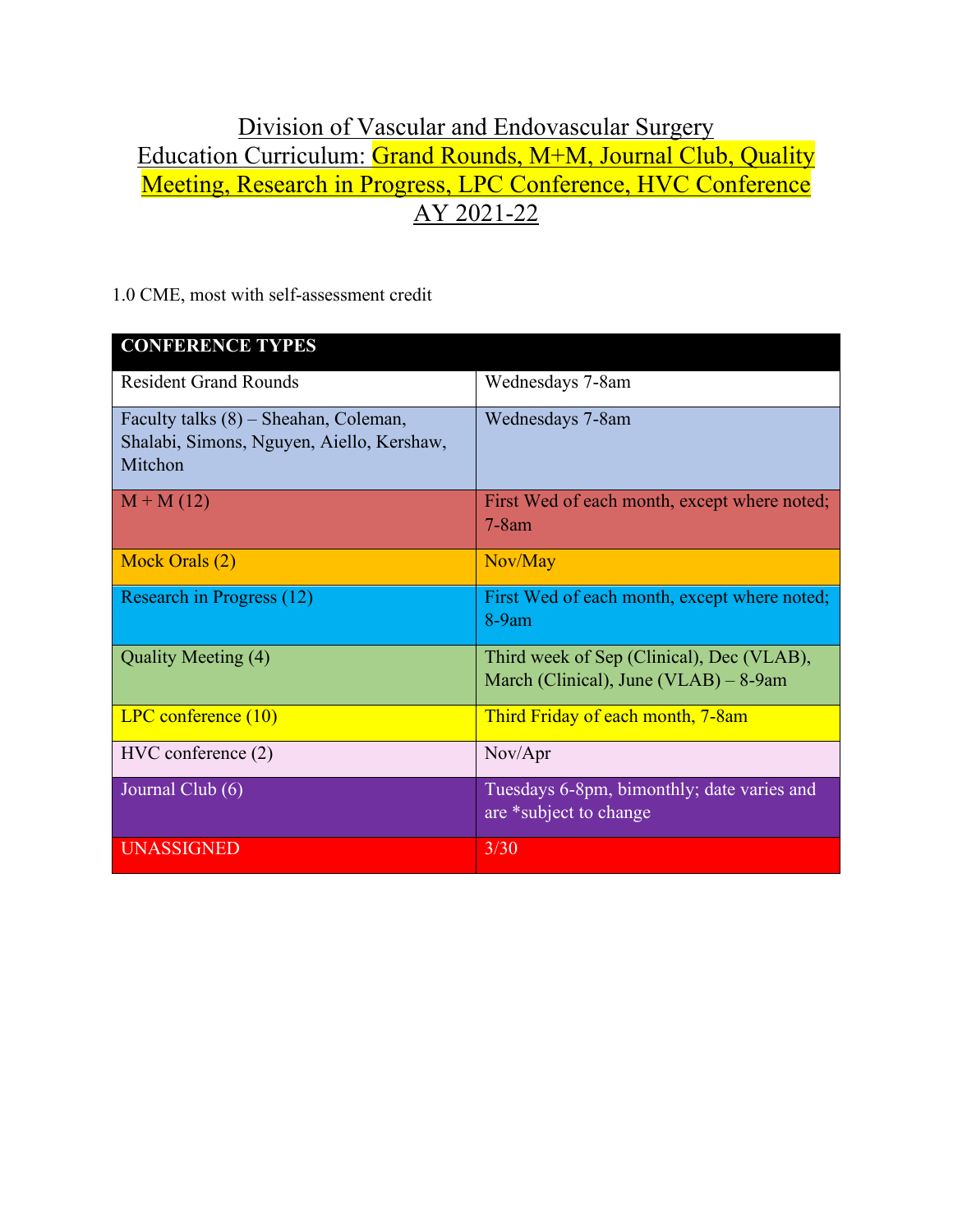| Date           | <b>Topic</b>                                                              | <b>Speaker</b>       |
|----------------|---------------------------------------------------------------------------|----------------------|
|                | <b>JULY</b>                                                               |                      |
| 7/7/2021       | $M+M$                                                                     | <b>PGY4, 5</b>       |
| 8-9AM          | <b>Research in Progress</b>                                               | <b>TBD</b>           |
| 7/14/2021      | <b>Appropriateness in Medical Care</b>                                    | Dr Jessica Simons    |
| Fri 7/16/2021  | LPC - Clinical decision making regarding major                            | Simons/Z Fang        |
|                | amputation                                                                |                      |
| Tue 7/20/2021* | Journal Club - LPC Theme                                                  | D Jones/E Finnesgard |
| $6-8PM$        |                                                                           |                      |
| 7/21/2021      | <b>Management of Vascular Trauma: thoracic</b>                            | T Creeden (1)        |
|                | aortic, great vessel/carotid/vertebral injuries                           |                      |
| 7/28/2021      | <b>Management of Vascular Trauma: peripheral</b>                          | H Marecki            |
|                | artery injuries                                                           |                      |
| 8/4/2021 7-8am | <b>AUGUST</b>                                                             | Dr Glenn Kershaw     |
|                | <b>Contemporary Issues in Vascular Access for</b><br><b>Hemodialysis</b>  |                      |
| 8-9am          | <b>Research in Progress</b>                                               | <b>TBD</b>           |
| 8/11/2021      | $M+M$                                                                     | <b>PGY4, 5</b>       |
| 8/18/2021      | <b>Carotid Stenosis: who should we revascularize</b><br>and how?          | C Fang $(1)$         |
| 8/25/2021      | <b>Complex venous syndromes: May Thurner,</b><br><b>Pelvic Congestion</b> | Z Fang               |
| Fri 8/27/2021  | LPC - Risk and prophylaxis of contrast-induced                            | Pandit/ E Fan        |
|                | nephropathy                                                               |                      |
|                | <b>SEPTEMBER</b>                                                          |                      |
| 9/1/2021       | <b>ELLINWOOD: Dr M Sheahan</b>                                            |                      |
| 8-9am          | <b>Case Presentations</b>                                                 | ZFang/Marecki/Fan    |
| 9/8/2021       | $M+M$                                                                     | <b>PGY4, 5</b>       |
| 8-9am          | <b>Research in Progress</b>                                               | <b>TBD</b>           |
| 9/15/2021      | <b>Considerations for Resuscitation,</b>                                  | Dr Gregory Mitchon   |
|                | Vasopressor/Inotropic Support in Vascular                                 |                      |
|                | <b>Surgery Patients</b>                                                   |                      |
| 8-9AM          | <b>Quarterly Quality Meeting: Clinical</b>                                | Jessica Simons, MD   |
| Fri 9/17/2021  | LPC: Arterial anatomic assessment: non-invasive                           | Judelson/Kush/H      |
|                | testing, CTA, MRA and diagnostic angiography                              | Marecki              |
| Tue 9/21/2021* | <b>JOURNAL CLUB - Venous Theme</b>                                        | D Judelson/H         |
| 6-8PM          |                                                                           | Marecki              |
| 9/22/2021      | Differences in PAD Outcomes according to<br>Race                          | $K$ Boelitz $(1)$    |
| 9/29/2021      | Aortic Dissection: who to treat and how                                   | T Creeden (2)        |
| <b>OCTOBER</b> |                                                                           |                      |
| 10/6/2021      | $M+M$                                                                     | <b>PGY4, 5</b>       |
| 8-9am          | <b>Research in Progress</b>                                               | <b>TBD</b>           |
| 10/13/2021     | <b>Intraoperative Considerations for Open Aortic</b>                      | Dr Ahmed Shalabi     |
|                | <b>Surgery</b>                                                            |                      |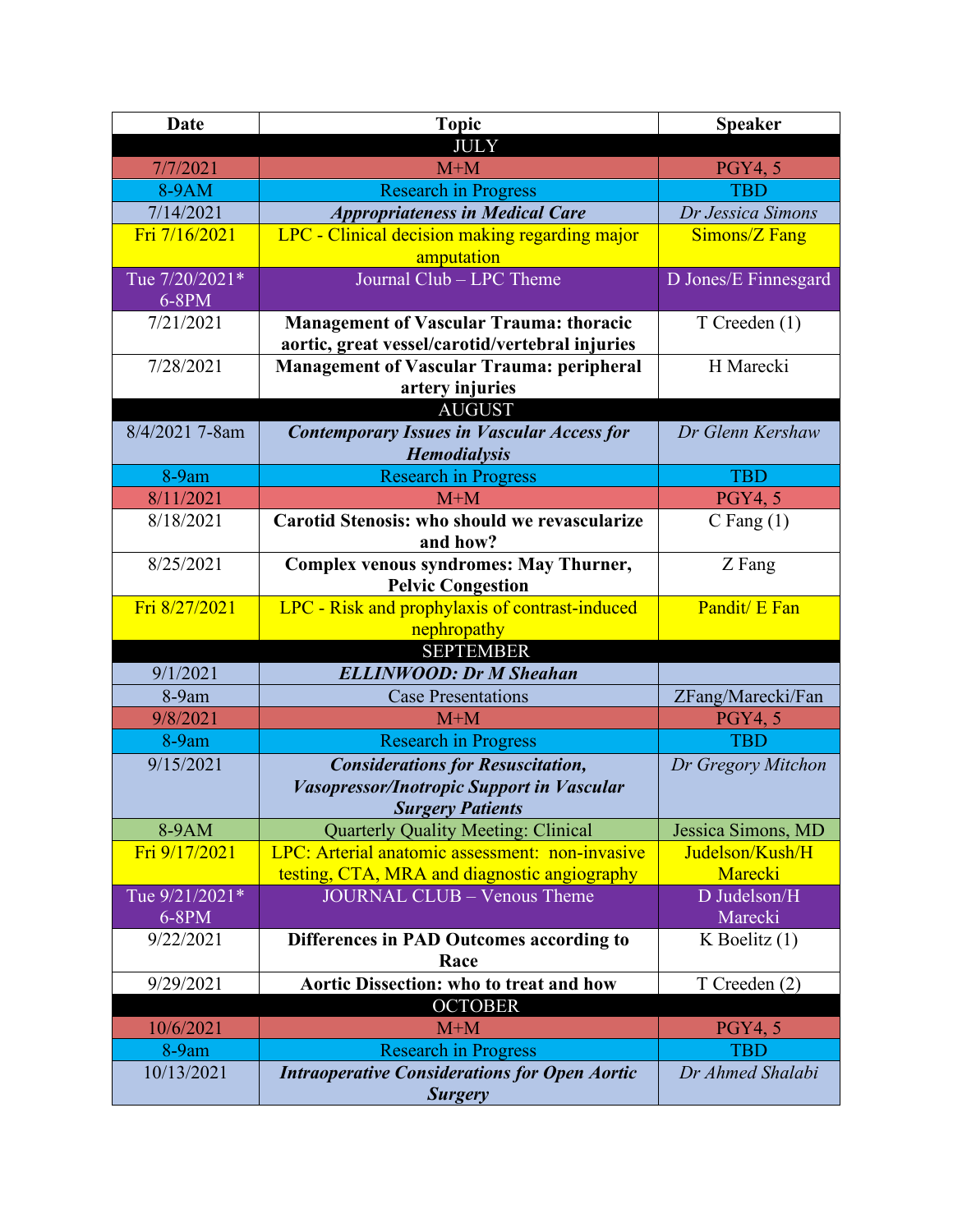| Fri 10/15/2021                    | LPC: Rehabilitation following major amputation   | Brown/ C Fang (3)    |  |
|-----------------------------------|--------------------------------------------------|----------------------|--|
| 10/20/2021                        | <b>Thoracic Outlet Syndromes</b>                 | K Boelitz $(2)$      |  |
| 10/27/2021                        | <b>Fiber Optic Real Shape Technology</b>         | E Finnesgard $(2)$   |  |
| <b>NOVEMBER</b>                   |                                                  |                      |  |
| 11/3/2021                         | $M+M$                                            | <b>PGY 4,5</b>       |  |
| 8-9am                             | <b>Research in Progress</b>                      | <b>TBD</b>           |  |
| 11/10/2021                        | Principles of Surgical Education: past, present, | E Fan                |  |
|                                   | future                                           |                      |  |
| Tue 11/16/2021*                   | <b>Journal Club - AV Access</b>                  | L Boitano/T Creeden  |  |
| $6-8PM$                           |                                                  |                      |  |
| 11/17/2021                        | Open TAAA repair: how, who, and where??          | Z Fang               |  |
| Fri 11/19/2021                    | HVC Conference (LPC CANCELLED)                   | H Marecki            |  |
| 11/24/2021                        | <b>Mock Orals</b>                                |                      |  |
|                                   | <b>DECEMBER</b>                                  |                      |  |
| 12/1/2021                         | $M+M$                                            | <b>PGY 4,5</b>       |  |
| 8-9am                             | <b>Research in Progress</b>                      | <b>TBD</b>           |  |
| 12/8/2021                         | Role of Bone Marrow in Diabetic Wound Healing    | Dr Tammy Nguyen      |  |
| 12/15/2021                        | Visceral compression syndromes: MALS, SMA        | $E$ Finnesgard $(3)$ |  |
|                                   | syndrome, nutcracker syndrome                    |                      |  |
| 8-9AM                             | <b>Quarterly Quality Meeting: VLAB</b>           | Denise Kush          |  |
| Fri 12/17/21                      | LPC -- Lower extremity bypass conduit choice     | Aiello/T Creeden (3) |  |
| 12/29/2021                        | <b>Early and Late Complications of TEVAR and</b> | H Marecki            |  |
|                                   | how to prevent them                              |                      |  |
|                                   | <b>JANUARY</b>                                   |                      |  |
| 1/5/2022                          | $M+M$                                            | <b>PGY 4,5</b>       |  |
| 8-9am                             | <b>Research in Progress</b>                      | <b>TBD</b>           |  |
| 1/12/2022                         | AV access induced hand ischemia: diagnosis and   | $C$ Fang $(2)$       |  |
|                                   | management                                       |                      |  |
| Tue 1/18/2021*                    | Journal Club - Aortic                            | A Schanzer/Z Fang    |  |
| 6-8PM                             |                                                  |                      |  |
| 1/19/2022                         | Early and Late Complications of Open Aortic      | E Fan                |  |
|                                   | Surgery                                          |                      |  |
| Fri 1/21/2022                     | LPC -- CLTI volume and outcomes at UMass         | Jones/K Boelitz (3)  |  |
| 1/26/2022                         | <b>Management of Vascular Trauma: abdominal</b>  | Z Fang               |  |
| aortic, renal, and caval injuries |                                                  |                      |  |
|                                   | <b>FEBRUARY</b>                                  |                      |  |
| 2/2/2022                          | $M+M$                                            | <b>PGY 4,5</b>       |  |
| 8-9am                             | <b>Research in Progress</b>                      | <b>TBD</b>           |  |
| 2/9/2022                          | Surgical diseases of the SVC and IVC             | T Creeden (4)        |  |
| 2/16/2022                         | Renal vascular pathology: renovascular HTN       | H Marecki            |  |
| Fri 2/18/2022                     | and FMD<br><b>LPC</b> conference                 | E Fan                |  |
|                                   |                                                  |                      |  |
|                                   |                                                  |                      |  |
| 2/23/2022                         | EVAR: how to case plan, pros/cons of currently   | E Fan                |  |
|                                   | available devices<br><b>MARCH</b>                |                      |  |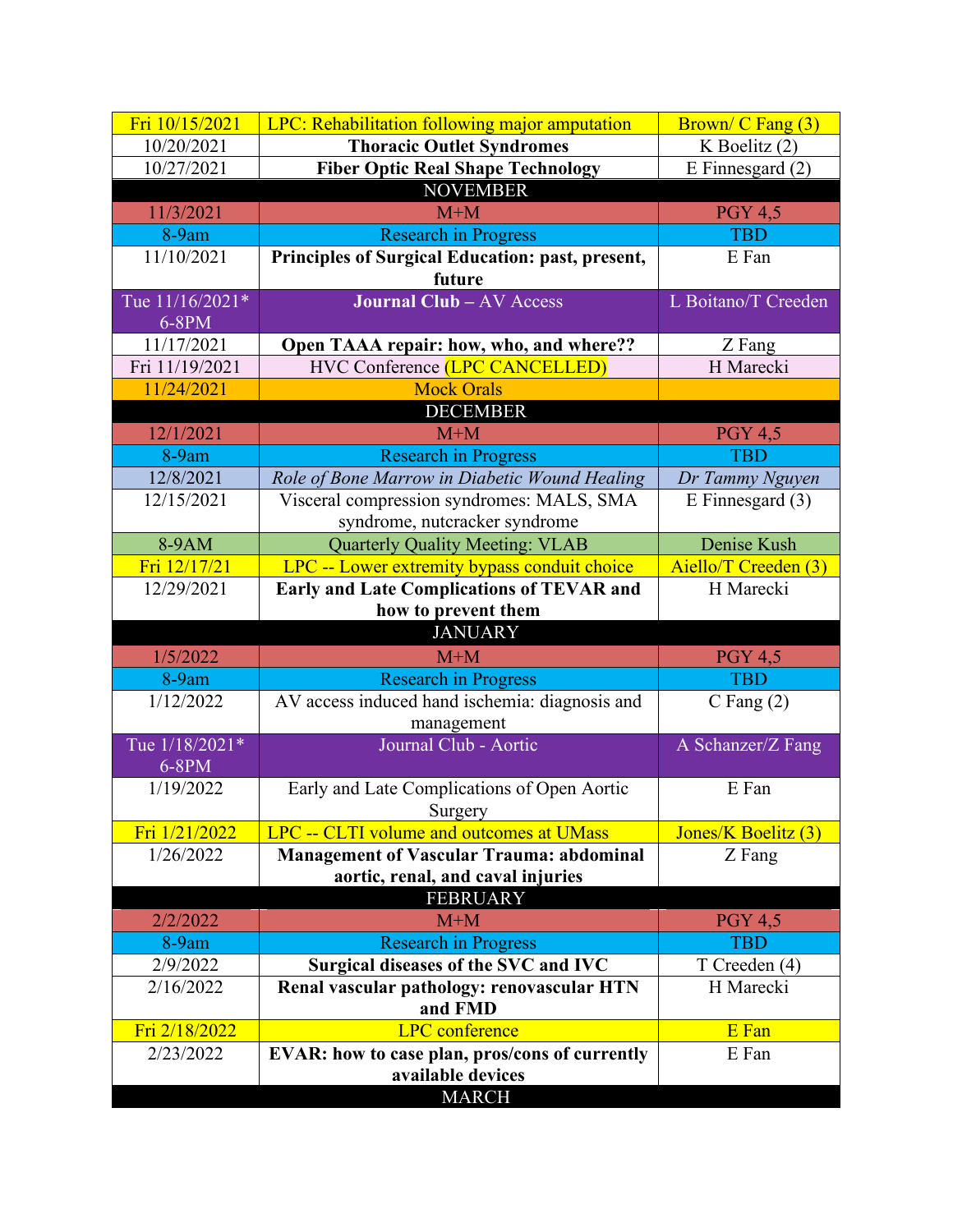| 3/2/2022       | $M+M$                                             | <b>PGY 4,5</b>       |
|----------------|---------------------------------------------------|----------------------|
| 8-9am          | <b>Research in Progress</b>                       | <b>TBD</b>           |
| 3/9/2022       | <b>Healthcare Economics</b>                       | Dr Francesco Aiello  |
| Tue 3/15/2022* | Journal Club - Carotid                            | J Simons//C Fang     |
| $6-8PM$        |                                                   |                      |
| 3/16/2022      | Chronic Limb Threatening Ischemia                 | T Creeden (5)        |
| 8-9AM          | <b>Quarterly Quality Meeting: Clinical</b>        | Simons/Devivo        |
| Fri 3/18/2022  | <b>LPC</b> conference                             | $E$ Finnesgard $(1)$ |
| 3/23/2022      | Nonatheromatous causes of PAD                     | K Boelitz (4)        |
| 3/30/2022      |                                                   |                      |
|                | <b>APRIL</b>                                      |                      |
| 4/6/2022       | $M+M$                                             | <b>PGY 4,5</b>       |
| 8-9am          | <b>Research in Progress</b>                       | <b>TBD</b>           |
| 4/13/2022      | Acute limb ischemia: diagnosis, management,       | C Fang $(4)$         |
|                | and outcomes                                      |                      |
| Fri 4/15/2022  | HVC Conference (LPC CANCELLED)                    | Z Fang               |
| 4/20/2022      | Varicose Veins: diagnosis and treatment           | S Robinson (1)       |
|                | options                                           |                      |
| 4/27/2022      | Chief's Choice                                    | H Marecki            |
|                | <b>MAY</b>                                        |                      |
| 5/4/2022       | $M+M$                                             | <b>PGY 4,5</b>       |
| 8-9am          | <b>Research in Progress</b>                       | <b>TBD</b>           |
| 5/11/2022      | <b>ELLINWOOD: Dr D Coleman</b>                    |                      |
| 8-9am          | Case presentations                                | ZFang/Marecki/Fan    |
| Tue 5/17/2022* | Journal Club - Healthcare disparities             | New Faculty/K        |
| 6-8PM          |                                                   | <b>Boelitz</b>       |
| 5/18/2022      | <b>Chief's Choice</b>                             | Z Fang               |
| Fri 5/20/2022  | <b>LPC</b> conference                             | Robinson (2)         |
| 5/25/2022      | <b>Mock Orals</b>                                 | ZFang/Marecki/Fan    |
| <b>JUNE</b>    |                                                   |                      |
| 6/1/2022       | $M+M$                                             | <b>PGY 4,5</b>       |
| 8-9am          | <b>Research in Progress</b>                       | TBD                  |
| 6/8/2022       | Surgical Management of Chronic DVT                | $C$ Fang $(5)$       |
| 6/15/2022      | Technical aspects of mesenteric revascularization | E Fan                |
| 8-9AM          | <b>Quarterly Quality Meeting: VLAB</b>            | Denise Kush          |
| Fri 6/17/2022  | <b>LPC Conference (?VAM)</b>                      | Forsyth $(1)$        |
| 6/22/2022      | AV Access: surgical decision making and           | E Finnesgard $(4)$   |
|                | outcomes                                          |                      |
| 6/29/2022      | Vascular Risk Factors: mechanisms and             | A Forsyth $(2)$      |
|                | management                                        |                      |

Z Fang – 6 (four GR, one LPC, one HVC)

H Marecki – 6 (four GR, one LPC, one HVC)

E Fan – 6 (four GR two LPC)

C Fang – 5 (four GR, one LPC)